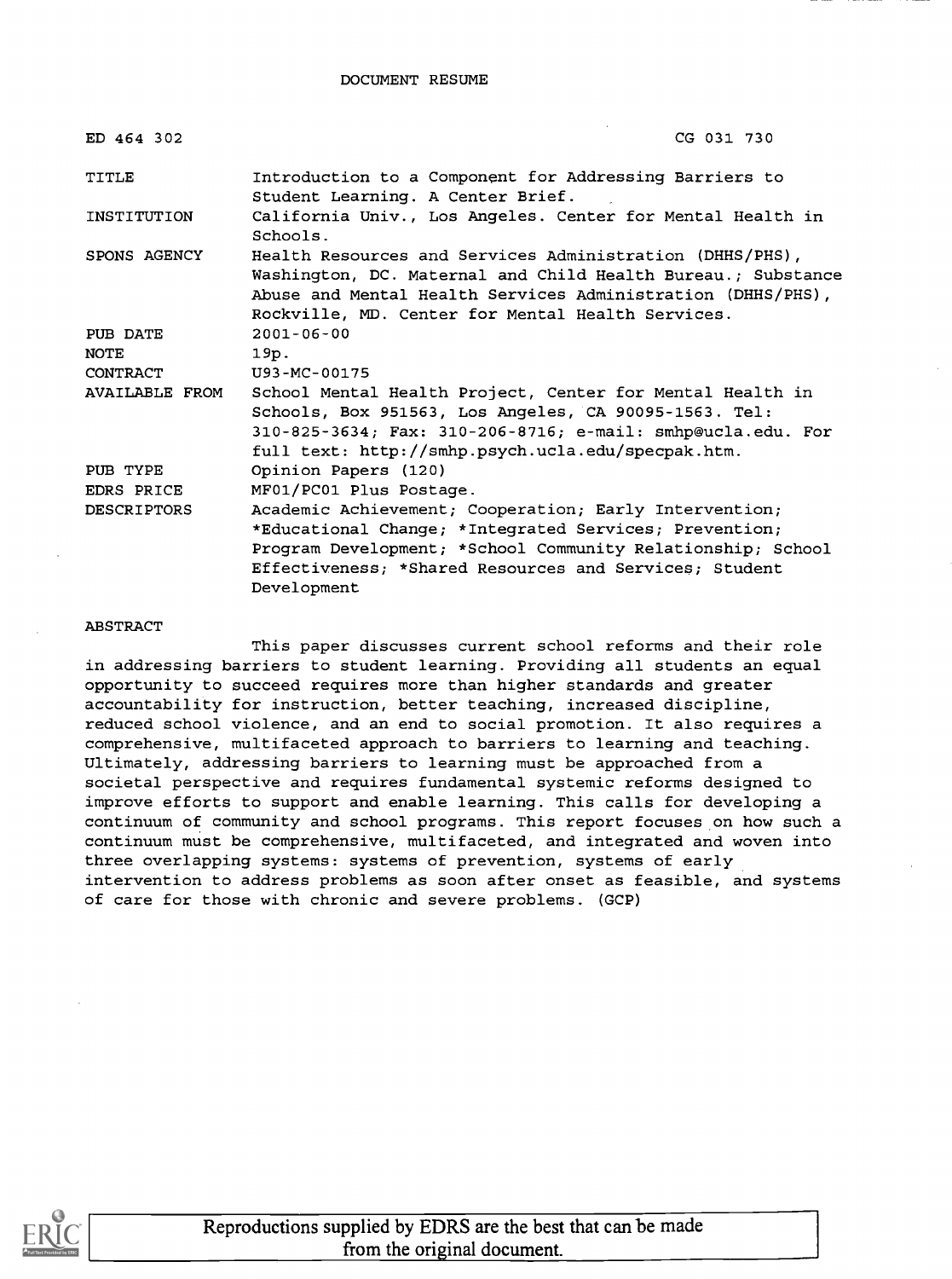

# Center Brief...

# Introduction to a component for

# Addressing Barriers to Student Learning

June, 2001

U.S. DEPARTMENT OF EDUCATION Office of Educational Research and Improvement EDUCATIONAL RESOURCES INFORMATION CENTER (ERIC)

- O This document has been reproduced as received from the person or organization originating it.
- O Minor changes have been made to improve reproduction quality.

GO31730

o Points of view or opinions stated in this document do not necessarily represent official OERI position or policy.

PERMISSION TO REPRODUCE AND DISSEMINATE THIS MATERIAL HAS BEEN GRANTED BY

P. MELSON

TO THE EDUCATIONAL RESOURCES INFORMATION CENTER (ERIC)

In center is co-directed by Howard Adelman and Linda Taylor and operates nder the auspices of the School Mental Health Project, Dept. of Psychology, UCLA.

1

- V, te: Center for Mental Health in Schools, Box 951563, Los Angeles, CA 90095- 1563 Phone: (310) 825-3634 | Fax: (310) 206-8716 | E-mail: smhp@ucla.edu | Website: http://smhp.psych.ucla.edu
- port comes in part from the Office of Adolescent Health, Maternal and Child Health Bureau (Title V,  $\overline{a}$ ocial Security Act), Health Resources and Services Administration (Project #U93 MC 00175) with co-funding from the Center for Mental Health Services, Substance Abuse and Mental Health Services Administration. Both are agencies of the U.S. Department of Health and Human Services.





BEST COPY AVAILABLE 2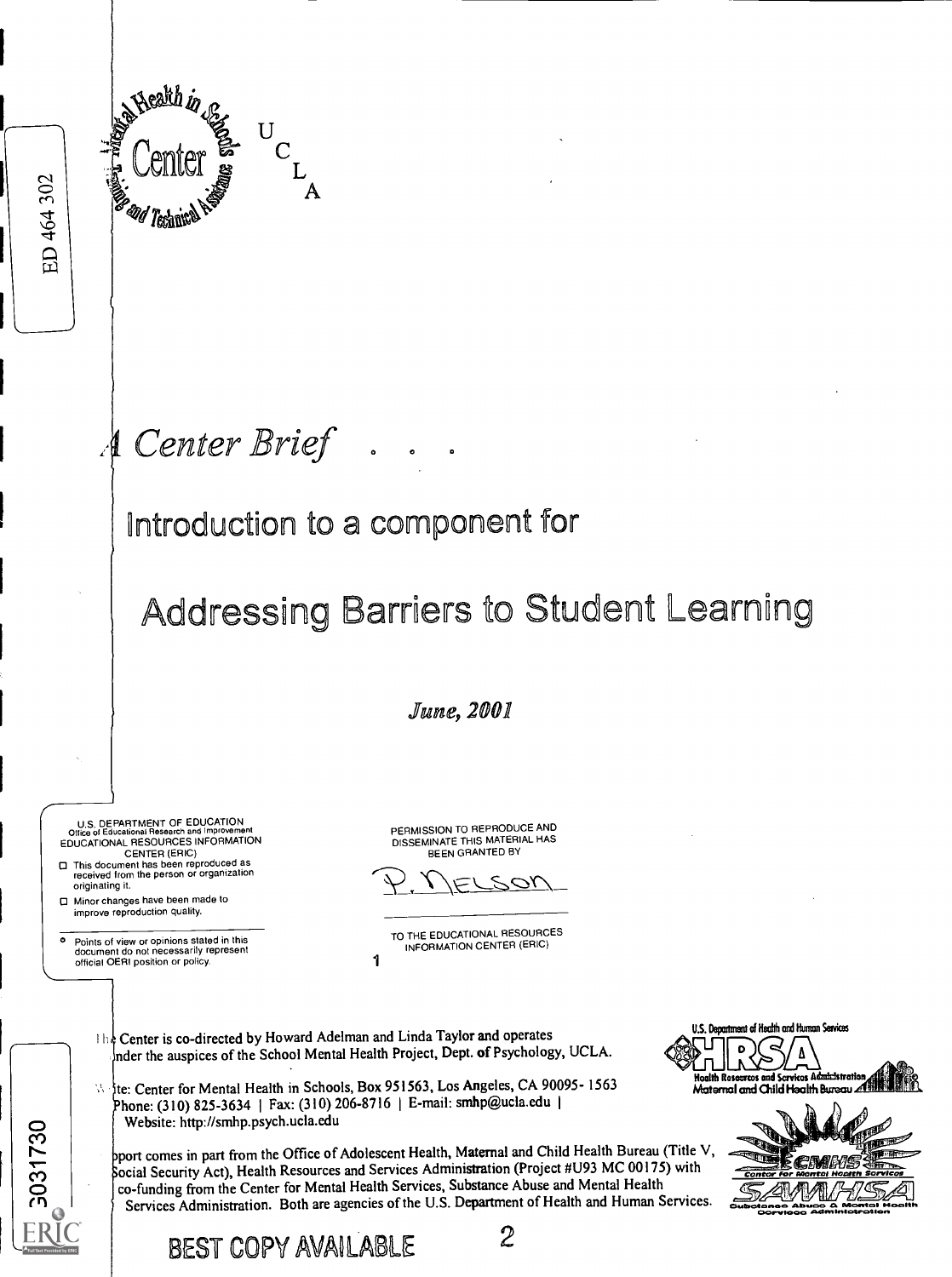UCLA CENTER FOR MENTAL HEALTH IN SCHOOLS'



Under the auspices of the School Mental Health Project in the Department of Psychology at UCLA, our center approaches mental health and psychosocial concerns from the broad perspective of addressing barriers to learning and promoting healthy development. Specific attention is given policies and strategies that can counter fragmentation and enhance collaboration between school and community programs.

## MISSION: To improve outcomes for young people by enhancing policies, programs, and practices relevant to mental health in schools.

Through collaboration, the center will

- $\blacksquare$  enhance practitioner roles, functions and competence
- $\blacksquare$  interface with systemic reform movements to strengthen mental health in schools
- $\blacksquare$  assist localities in building and maintaining their own infrastructure for training, support, and continuing education that fosters integration of mental health in schools

\*Technical Assistance \*Hard Copy & Quick Online Resources \*Monthly Field Updates Via Internet \*Policy Analyses \*Quarterly Topical Newsletter \*Clearinghouse & Consultation Cadre \*Guidebooks & Continuing Education Modules \*National & Regional Networking

Co-directors: Howard Adelman and Linda Taylor Address: UCLA, Dept. of Psychology, 405 Hilgard Ave., Los Angeles, CA 90095-1563.<br>Phone: (310) 825-3634 FAX: (310) 206-8716 E-mail: smhp@ucla.edu Phone: (310) 825-3634 FAX: (310) 206-8716 E-mail: smhp@ucla.edu<br>Website: http://smhp.psych.ucla.edu/ http://smhp.psych.ucla.edu/

Support comes in part from the Office of Adolescent Health, Maternal and Child Health Bureau (Title V, Social Security Act), Health Resources and Services Administration (Project #U93 MC 00175) with co-funding from the Center for Mental Health Services, Substance Abuse and Mental Health Services Administration. Both are agencies of the U.S. Department of Health and Human Services.





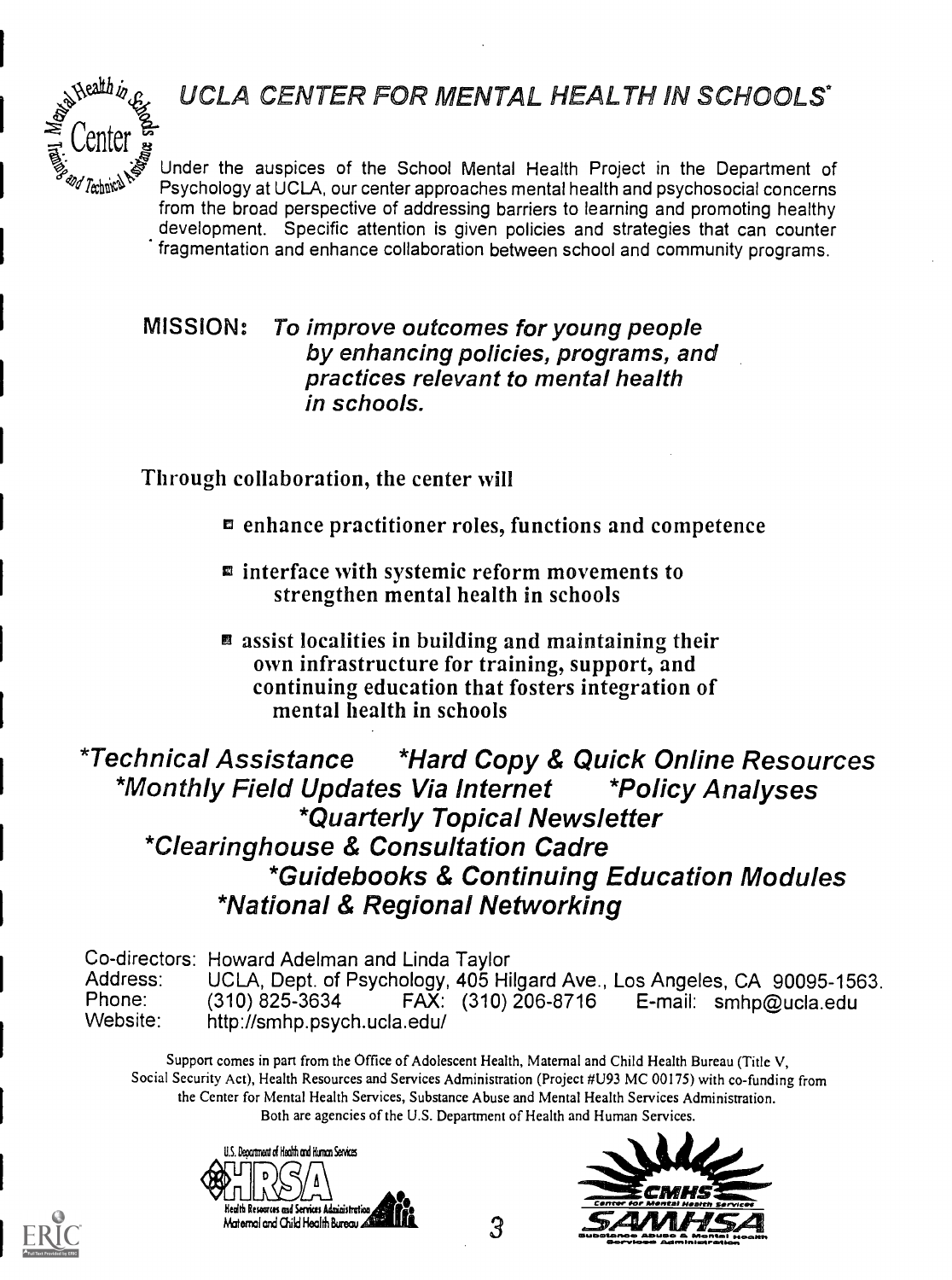Current School Addressing Student Learning

Reforms and barriers that interfere with benefitting from what the teacher is Barriers to accountability for instruction, better teaching, increased discipline, It is easy to say that schools must ensure that all students succeed. If all students came ready and able to profit from "high standards"curricula, then there would be little problem. But all encompasses those who are experiencing external and internal offering. Thus, providing all students an equal opportunity to succeed requires more than higher standards and greater reduced school violence, and an end to social promotion. It also requires a comprehensive, multifaceted approach to barriers to learning and teaching.

> As long as school reforms fail to address such barriers in comprehensive and multifaceted ways, especially in schools where large proportions of students are not doing well,

> > it will remain a myth to think that achievement test score averages can be meaningfully raised by focusing mainly on curriculum and instructional concerns and classroom management techniques.

The notion of barriers to learning encompasses external and internal factors. It is clear that too many youngsters are growing up and going to school in situations that not only fail to promote healthy development, but are antithetical to the process. Some also bring with them intrinsic conditions that make learning and performing difficult. At some time or another, most students bring problems with them to school that affect their learning and perhaps interfere with the teacher's efforts to teach. In some geographic areas, many youngsters bring a wide range of problems stemming from restricted opportunities associated with poverty and low income, difficult and diverse family circumstances, high rates of mobility, lack of English language skills, violent neighborhoods, problems related to substance abuse, inadequate health care, and lack of enrichment opportunities. As a result, some youngsters at every grade level come to school unready to meet the setting's demands effectively.



 $\phi$  $\mathbf{1}$ 

 $\mathbf{f}$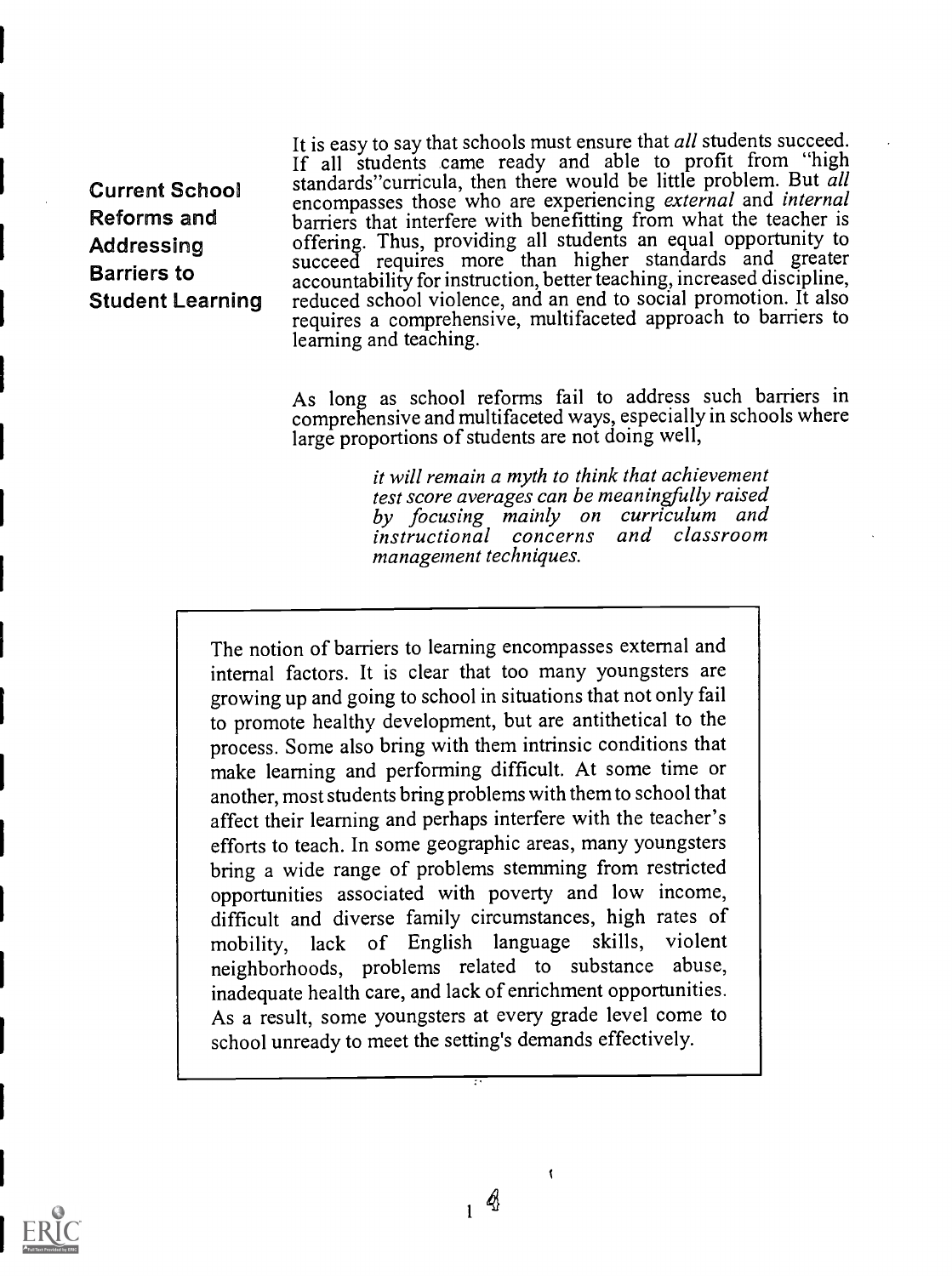Youngsters' problems are exacerbated as they internalize the frustrations of confronting barriers and the debilitating effects of performing poorly at school. In some locales, the reality often is that over 50% of students manifest forms of behavior, learning, and emotional problems. And, in most schools in these locales, teachers are ill-prepared to address the problems in a potent manner. Thus, when a student is not doing well, the trend increasingly is to refer them directly for counseling or for assessment in hopes of referral for special help perhaps even special education assignment.

In some schools and classrooms, the number of referrals is dramatic. Where special teams have been established to review teacher requests for help, the list grows as the year proceeds. The longer the list, the longer the lag time for review  $-$  often to the point that, by the end of the school year, the team only has reviewed a small percentage of those on the list. And, no matter how many are reviewed, there always are more referrals than can be served.

One solution might be to convince policy makers to fund more services. However, even if the policy climate favored expanding public services, more health and social services alone are not a comprehensive approach for addressing barriers to learning. More services to treat problems certainly are needed. But so are prevention and early-afteronset programs that can reduce the number of students teachers refer for special assistance.

Ultimately, of course, addressing barriers to learning must be approached from a societal perspective and requires fundamental systemic reforms designed to improve efforts to support and enable learning. This calls for developing a continuum of community and school programs (see Figure 1).

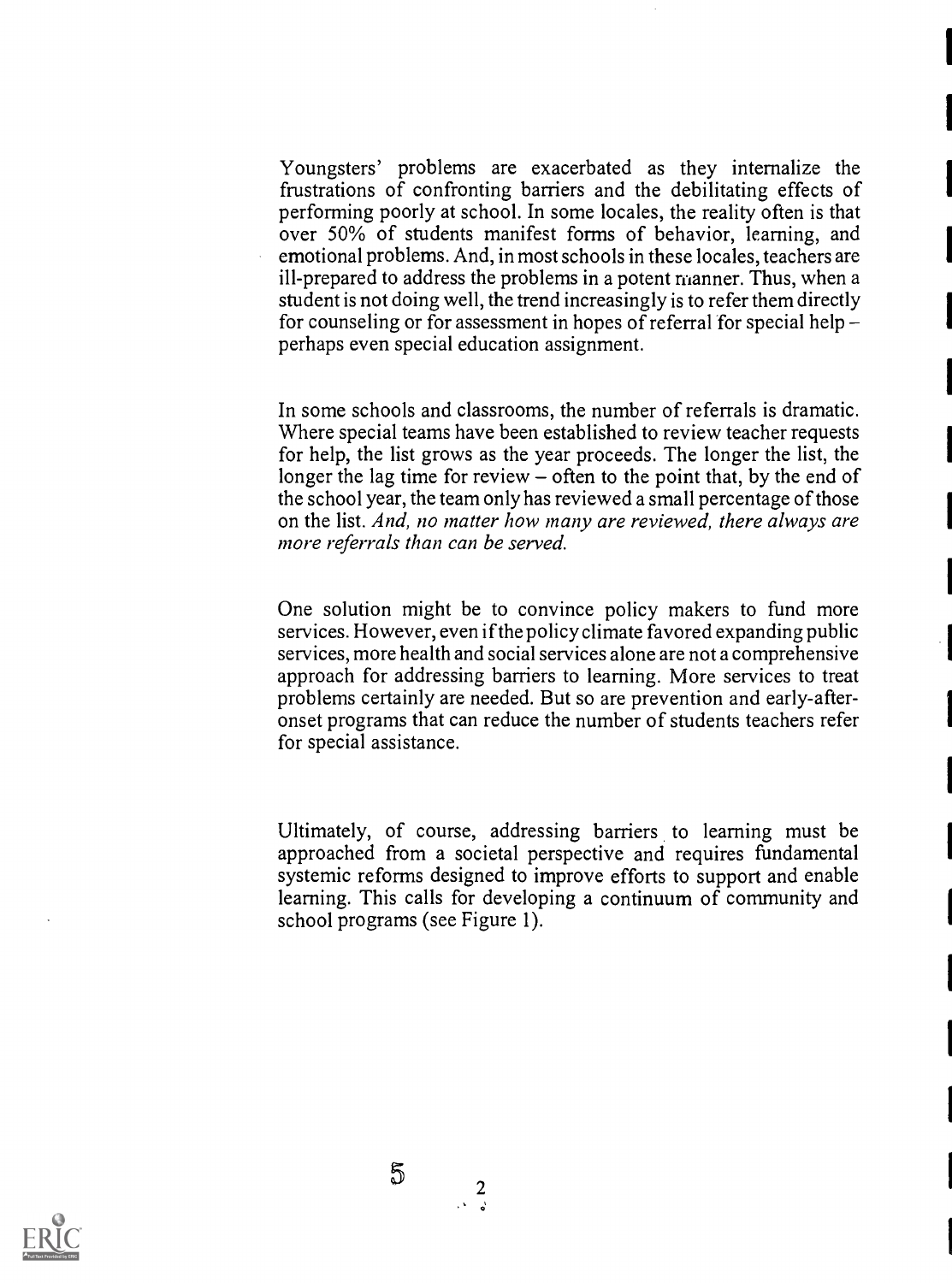# Needed: A Comprehensive, Multifaceted, and Integrated Approach to Addressing Barriers to Learning and Promoting Healthy Development

### Figure 1.



Such a continuum must be comprehensive, multifaceted, and integrated and woven into three overlapping systems: systems of prevention, systems of early intervention to address problems as soon after onset as feasible, and systems of care for those with chronic and severe problems.

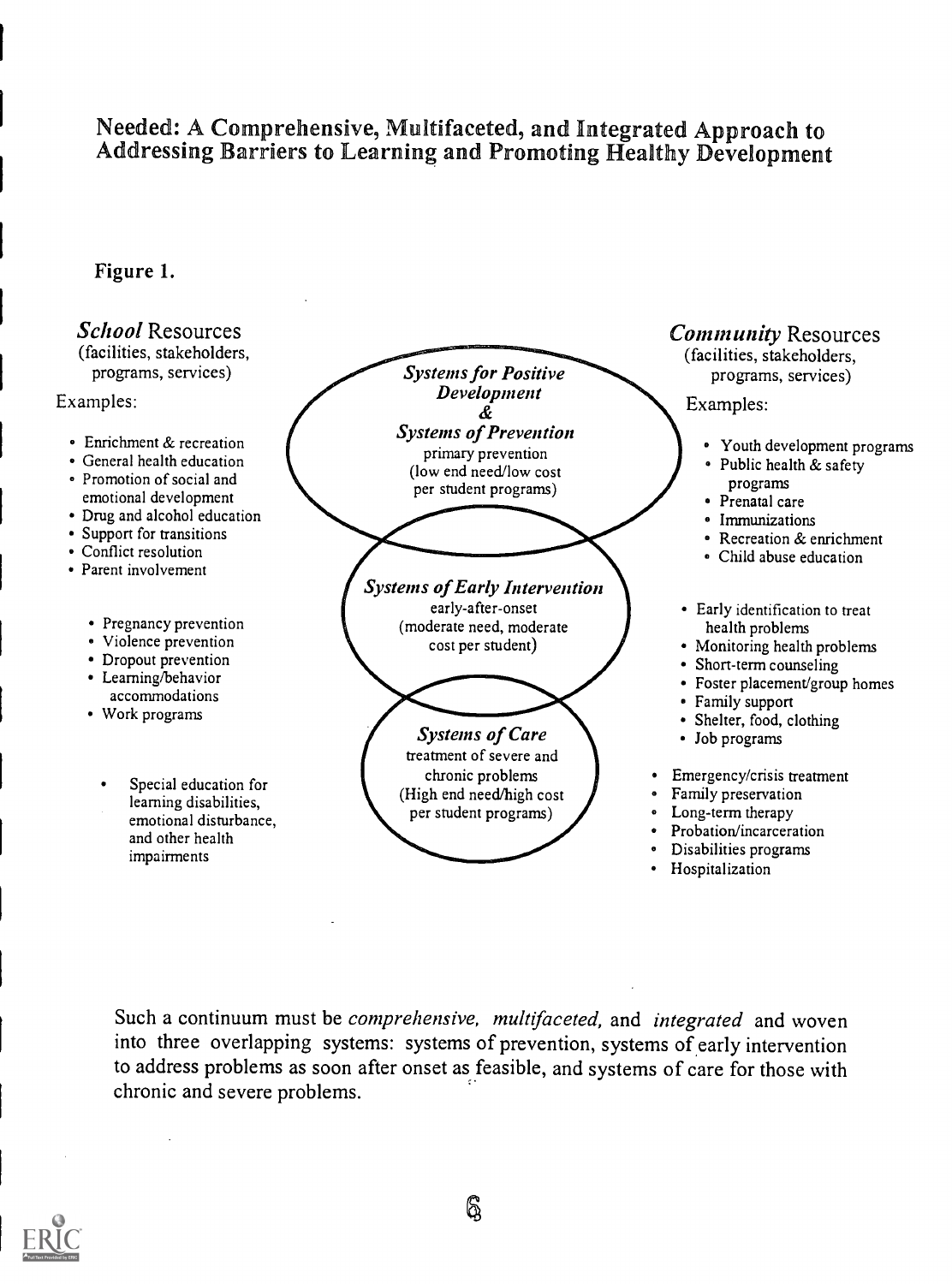Moving to a 3 Component Model for School Reform

With the full continuum in mind, pioneer initiatives around the country are demonstrating the need to rethink how schools and communities can meet the challenge of addressing persistent barriers to student learning. Such work points to the need to expand prevailing thinking about school reform. That is, it underscores that (a) current reforms are based on an inadequate two component model for restructuring schools and (b) movement to a three component model is necessary if schools are to benefit all young people appropriately (see Figure 2).

Figure 2. Moving from a two to a three component model for reform and restructuring



\*The third component (an enabling component) is established in policy and practice as primary and essential and is developed into a comprehensive approach by weaving together school and community resources.

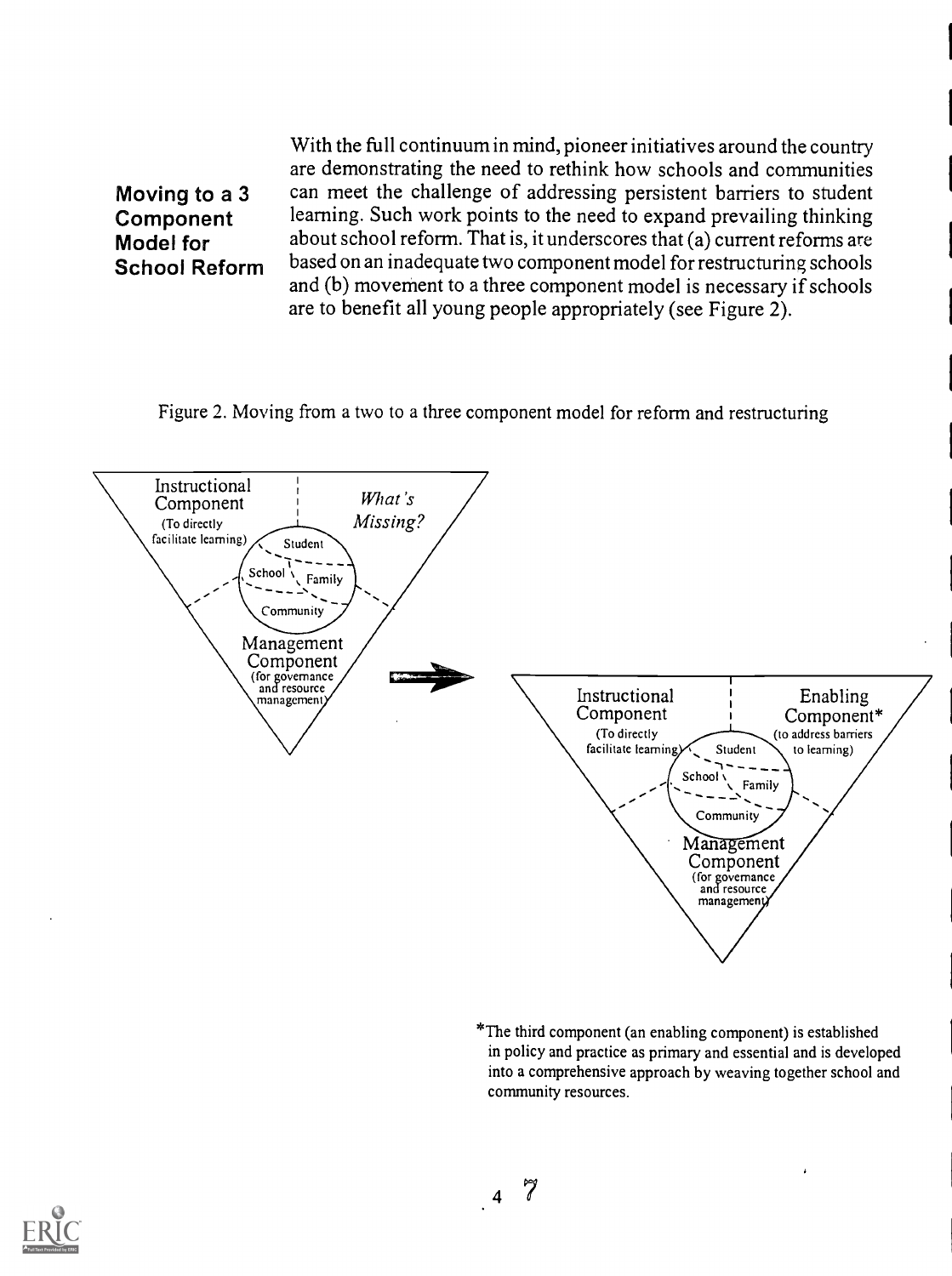A three component model calls for elevating efforts to address barriers to development, learning, and teaching to the level of one of three fundamental and essential facets of education reform.

We call this third component an Enabling Component.

Enabling is defined as "providing with the means or opportunity; making possible, practical, or easy; giving power, capacity, or sanction to."

The concept of an Enabling Component is formulated around the proposition that a comprehensive, multifaceted, integrated continuum of enabling activity is essential in addressing the needs of youngsters who encounter barriers that interfere with their benefitting satisfactorily from instruction. Thus, to enable teachers to teach effectively, there must not only be effective instruction and well-managed schools, but barriers must be handled in a comprehensive way. All three components are seen as essential, complementary, and overlapping.

In establishing such a third component, some schools and education agencies around the country have labeled it a "Learning Supports" component or a "Supportive Learning Environment" component or a "Comprehensive Student Support System."



<sup>5</sup> 8

 $\ddot{\cdot}$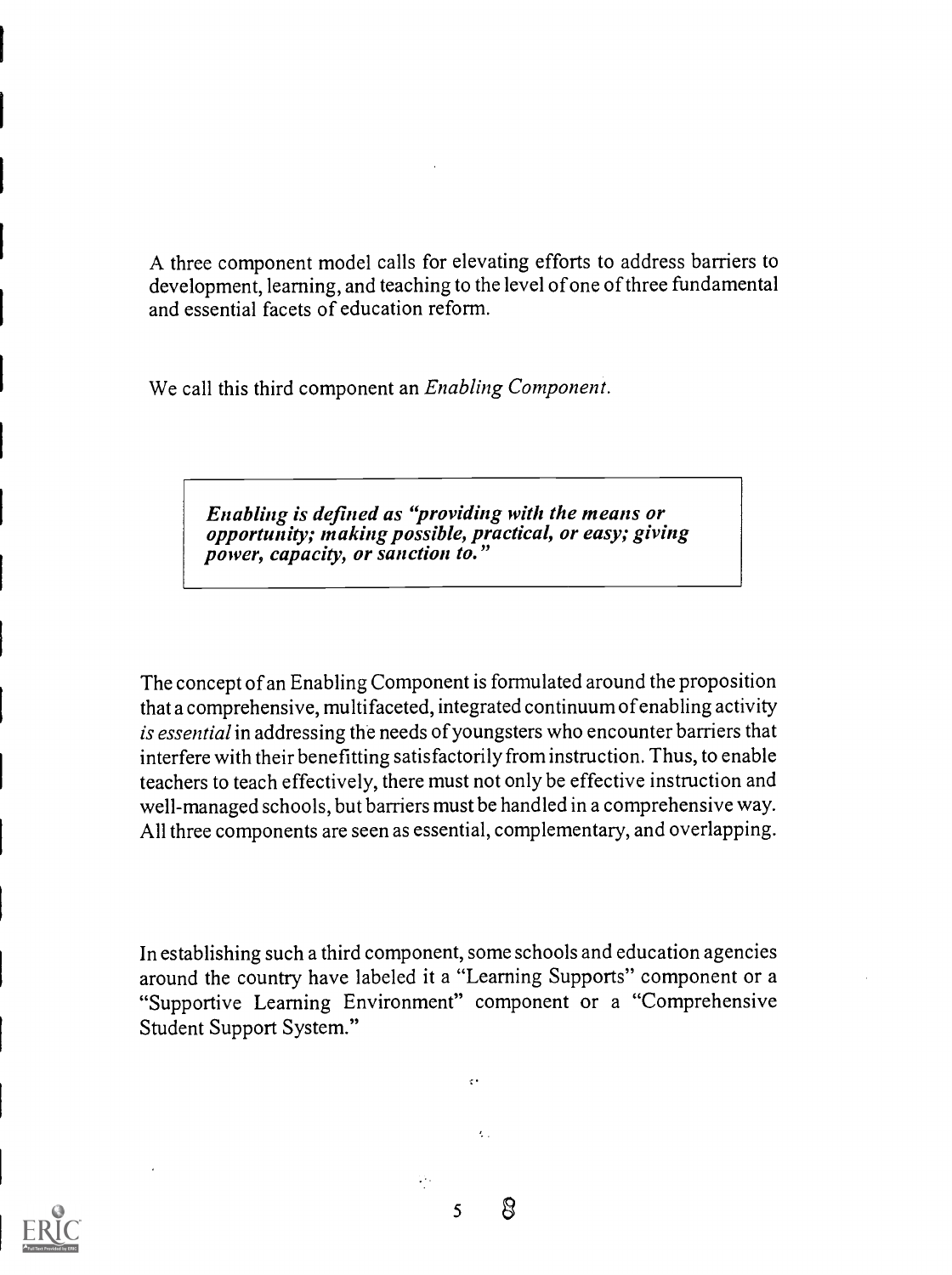# for an Enabling Component at a School Site

A Framework called) provides a unifying concept for responding to a wide range of By calling for reforms that fully integrate a focus on addressing barriers to student learning, the notion of a third component (whatever it is psychosocial factors interfering with young people's learning and performance. And, the concept calls on reformers to expand the current emphasis on improving instruction and school management to include a comprehensive component for addressing barriers to learning and to ensure it is well integrated with the other two components.

> Operationalizing an enabling component requires (a) formulating a delimited framework of basic program areas and then (b) creating an infrastructure to restructure and enhance existing resources. Based on an extensive analysis of activity used to address barriers to learning, we cluster enabling activity into six interrelated areas (see Figure 3).

As can be seen in Figure 3, the six areas are concerned with:

- (1) enhancing the classroom teacher's capacity to address problems and foster social, emotional, intellectual and behavioral development,
- (2) enhancing the capacity of schools to handle the many transition concerns confronting students and their families,
- (3) responding to, minimizing impact, and preventing crises,
- (4) enhancing home involvement,
- (5) outreaching to the surrounding community to build linkages, and
- (6) providing special assistance for students and families.

Each of these are briefly highlighted in Table 1.



6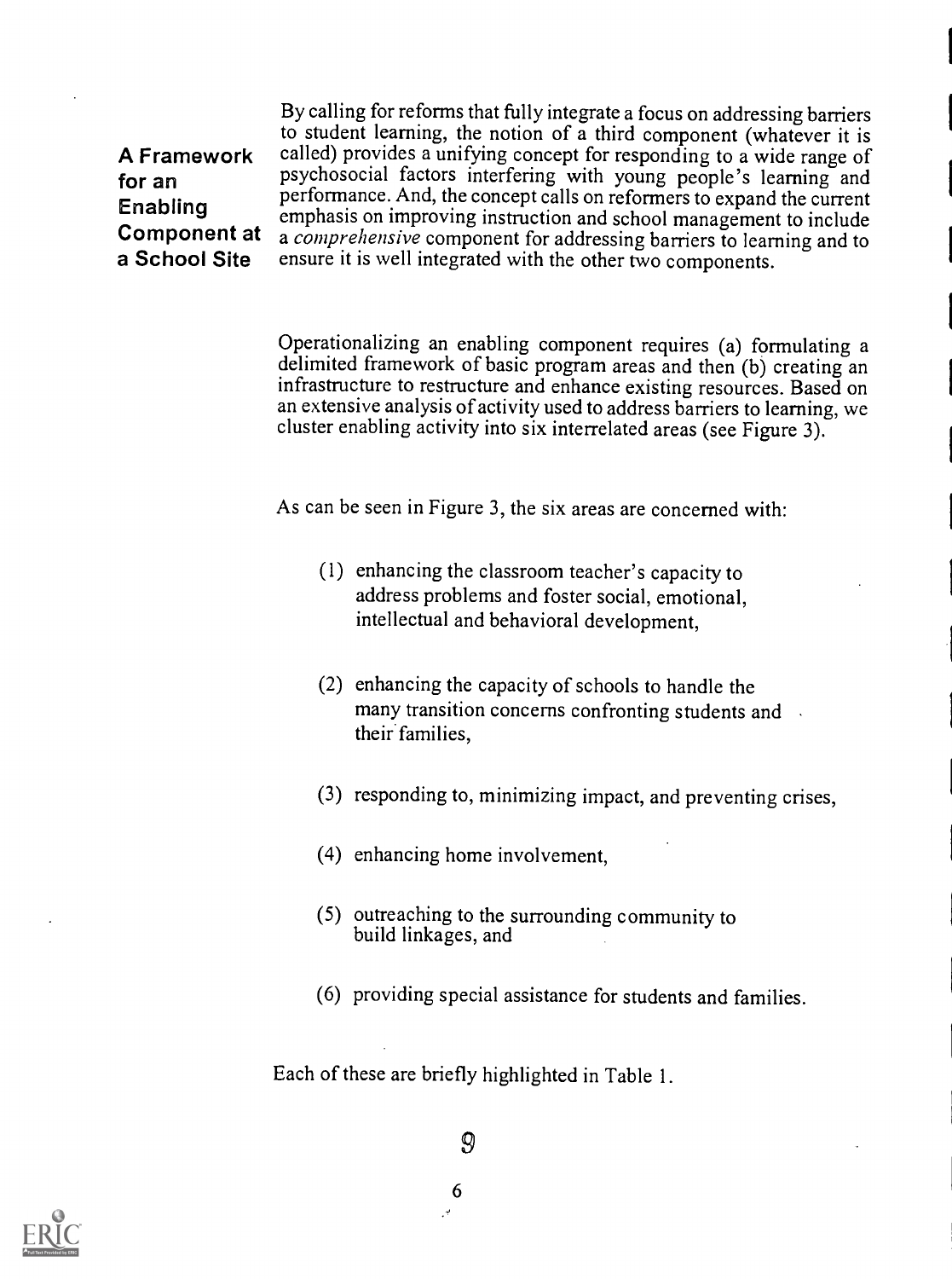Figure 3. An enabling component to address barriers to learning and enhance healthy development at a school site.



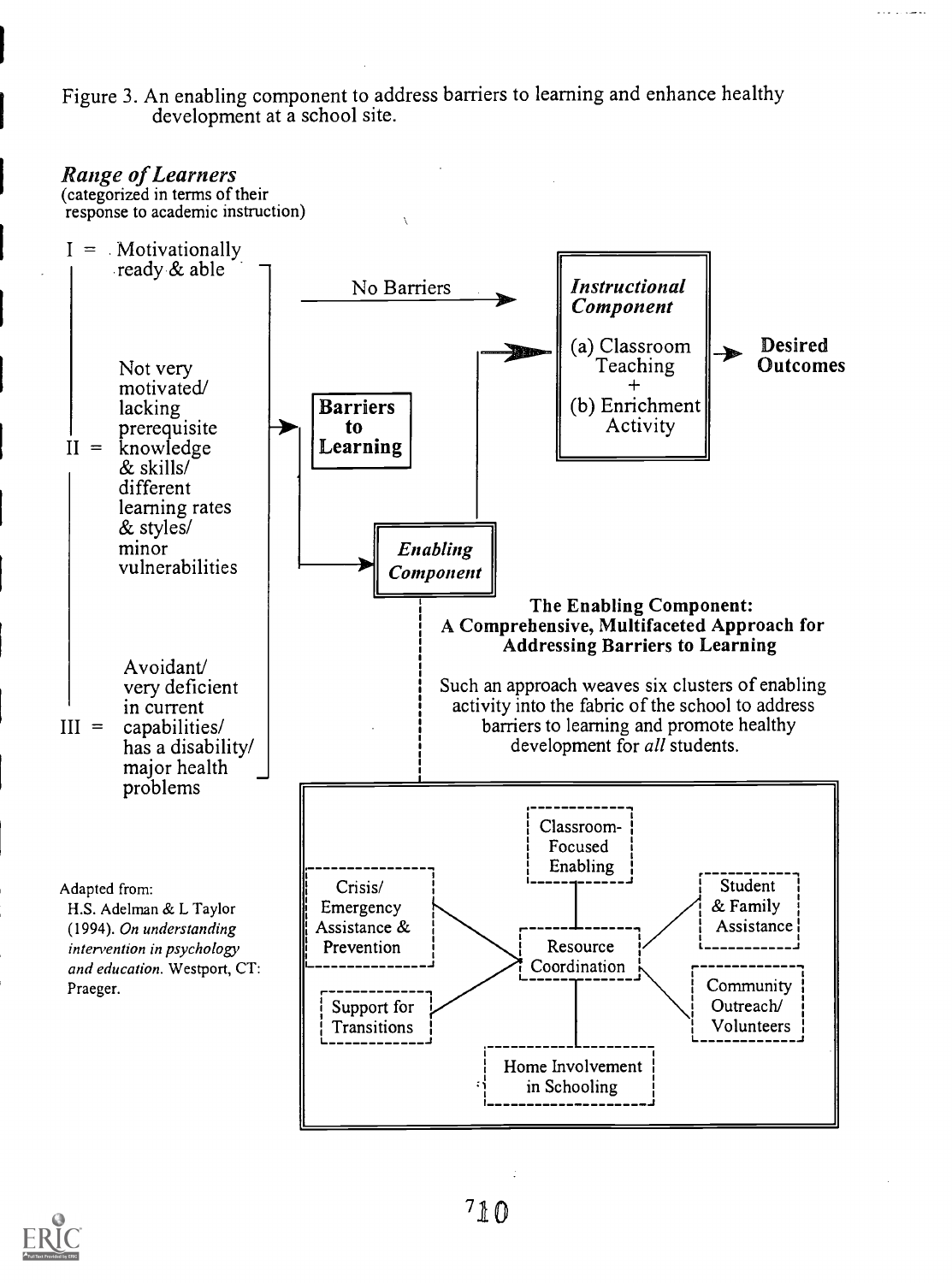#### Table 1

### "Curriculum" Areas for an Enabling Component

(1) Enhancing teacher capacity for addressing problems and for fostering social, emotional, intellectual and behavioral development. When a classroom teacher ways to address the problem within the classroom and perhaps with added home involvement. It is essential to equip teachers to respond to garden variety learning, behavior, and emotional problems using more than social control strategies for classroom management. Teachers must be helped to learn many ways to enable the learning of such students, and schools must develop school-wide approaches to assist teachers in doing this fundamental work. The literature offers many relevant practices. A few prominent examples are: prereferral intervention efforts, tutoring (e.g., one-to-one or small group instruction), enhancing protective factors, and assets building (including use of curriculumbased approaches to promoting social emotional development). Outcome data related to such matters indicate that they do make a difference.

(2) Enhancing school capacity to handle the variety of transition concerns confronting students and their families. It has taken a long time for schools to face up to the importance of establishing transition programs. In recent years a beginning has been made. Transition programs are an essential facet of reducing levels of alienation and increasing levels of positive attitudes toward and involvement at school and learning activity. Thus, schools must plan, develop, and maintain a focus on transition concerns confronting students and their families. Examples of relevant practices are readiness to learn programs, before, during, and after school programs to enrich learning and provide safe recreation, articulation programs (for each new step in formal education, vocational and college counseling, support in moving to and from special education, support in moving to post school living and work), welcoming and social support programs, to and from special education programs, and school-to-career programs. Enabling successful transitions has from schooling.

made a significant difference in how motivationally ready and able students are to benefit<br>from schooling.<br>(3) Responding to minimizing impact, and preventing crises. The need for crisis<br>response and prevention is constant (3) Responding to minimizing impact, and preventing crises. The need for crisis response and prevention is constant in many schools. Such efforts ensure assistance is provided when emergencies arise and follow-up care is provided when necessary and appropriate so that students are able to resume learning without undue delays. Prevention activity stresses creation of a safe and productive environment and the development of student and family attitudes about and capacities for dealing with violence and other threats to safety. Examples of school efforts include (1) systems and programs for emergency/crisis response at a site, throughout a complex/family of schools, and community-wide (including a program to ensure follow-up care) and (2) prevention programs for school and community to address safety and violence reduction, child abuse and suicide prevention, and so forth. Examples of relevant practices are establishment of a crisis team to ensure crisis response and aftermath interventions are planned and implemented, school environment changes and safety strategies, and curriculum approaches to preventing crisis events (violence, suicide, and physical/ sexual abuse prevention). Current trends stress school- and community-wide prevention programs.

 $\text{(cont.)}$ 



 $\frac{1}{1 + 1}$  8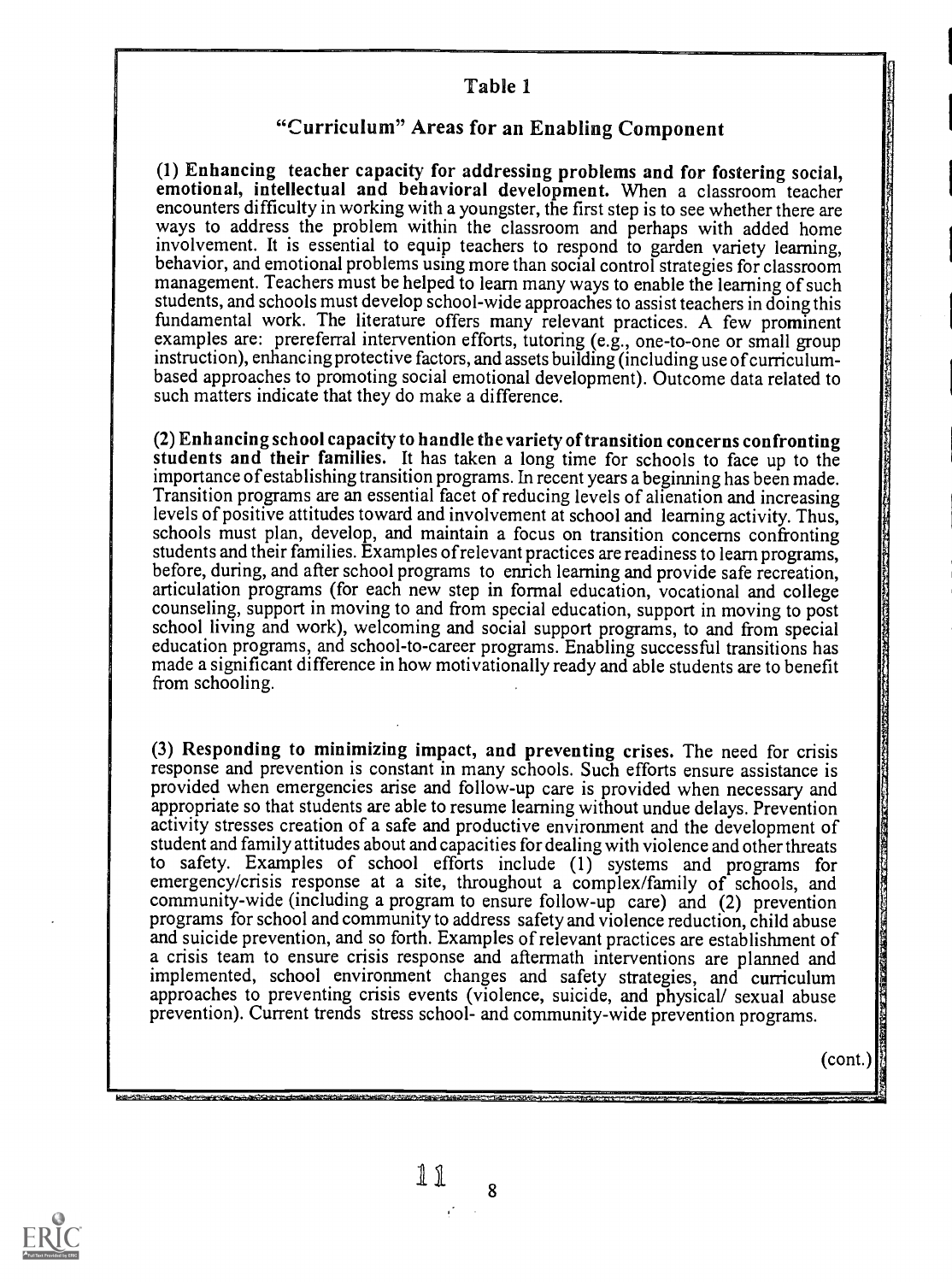### Table 1 (cont). "Curriculum" Areas for an Enabling Component

(4) Enhancing home involvement. In recent years, the trend has been to expand the nature and scope of the school's focus on enhancing home involvement. Intervention practices encompass efforts to (1) address specific learning and support needs of adults in the home (e.g., classes to enhance literacy, job skills, ESL, mutual support groups), (2) help those in the home meet their basic obligations to their children, (3) improve systems to communicate about matters essential to student and family, (4) enhance the home-school connection and sense of community, (5) enhance participation in making decisions that are essential to the student, (6) enhance home support related to the student's basic learning and development, (7) mobilize those at home to problem solve related to student needs, and (8) elicit help (support, collaborations, and partnerships) from those at home with respect to meeting classroom, school, and community needs. The context for some of this activity may be a parent center (which may be part of the Family and Community Service Center Facility if one has been established at the site).

(5) Outreaching to the community to build linkages and collaborations. The aim of outreach to the community is to develop greater involvement in schooling and enhance support for efforts to enable learning. Outreach may be made to (a) public and private community agencies, colleges, organizations, and facilities, (b) businesses and professional organizations and groups, and (c) volunteer service programs, organizations and clubs. Efforts in this area might include 1) programs to recruit and enhance community involvement and support (e.g., linkages and integration with community health and social services; cadres of volunteers, mentors, and others with special expertise and resources; local businesses to adopt-a-school and provide resources, awards, incentives, and jobs; formal partnership arrangements), 2) systems and programs specifically designed to train, screen, and maintain volunteers (e.g., parents, college students, senior citizens, peer and cross-age tutors/counselors, and professionals-in-training to provide direct help for staff and students--especially targeted students), 3) outreach programs to hard-to-involve students and families (those who don't come to school regularly--including truants and dropouts), and 4) programs to enhance community-school connections and sense of community (e.g., orientations, open houses, performances and cultural and sports events, festivals and celebrations, workshops and fairs). A Family and Community Service Center Facility might be a context for some of this activity. (Note: When there is an emphasis on bringing community services to school sites, care must be taken to avoid creating a new form of fragmentation where community and school professionals engage in a form of parallel play at school sites.)

(6) Providing special assistance for students and families. Some problems cannot be handled without a few special interventions; thus the need for student and family assistance. The emphasis is on providing special services in a personalized way to assist with a broad range of needs. School-owned,- based, and -linked interventions clearly provide better access for many youngsters and their families. Moreover, as a result ofinitiatives that enhance school-owned support programs and those fostering school-linked services and school-community partnerships (e.g., full service schools, family resource centers, etc.), more schools have more to offer in the way of student and family assistance. In current practice, available social, physical and mental health programs in the school and community are used. Special attention is paid to enhancing systems for prereferral intervention, triage, case and resource management, direct services to meet immediate needs, and referral for special services and special education resources and placements as appropriate. A growing body of data indicates the current contribution and future promise of work in this area.

Unfortunatately, most school reformers seem unaware that if all students are to benefit from higher standards and improved instruction, schools must play a major role in developing such programs and systems. It is time for reform advocates to expand their emphasis on improving instruction and school management to include a comprehensive component for addressing barriers to learning, and they must pursue this third component with the same priority they devote to the other two.

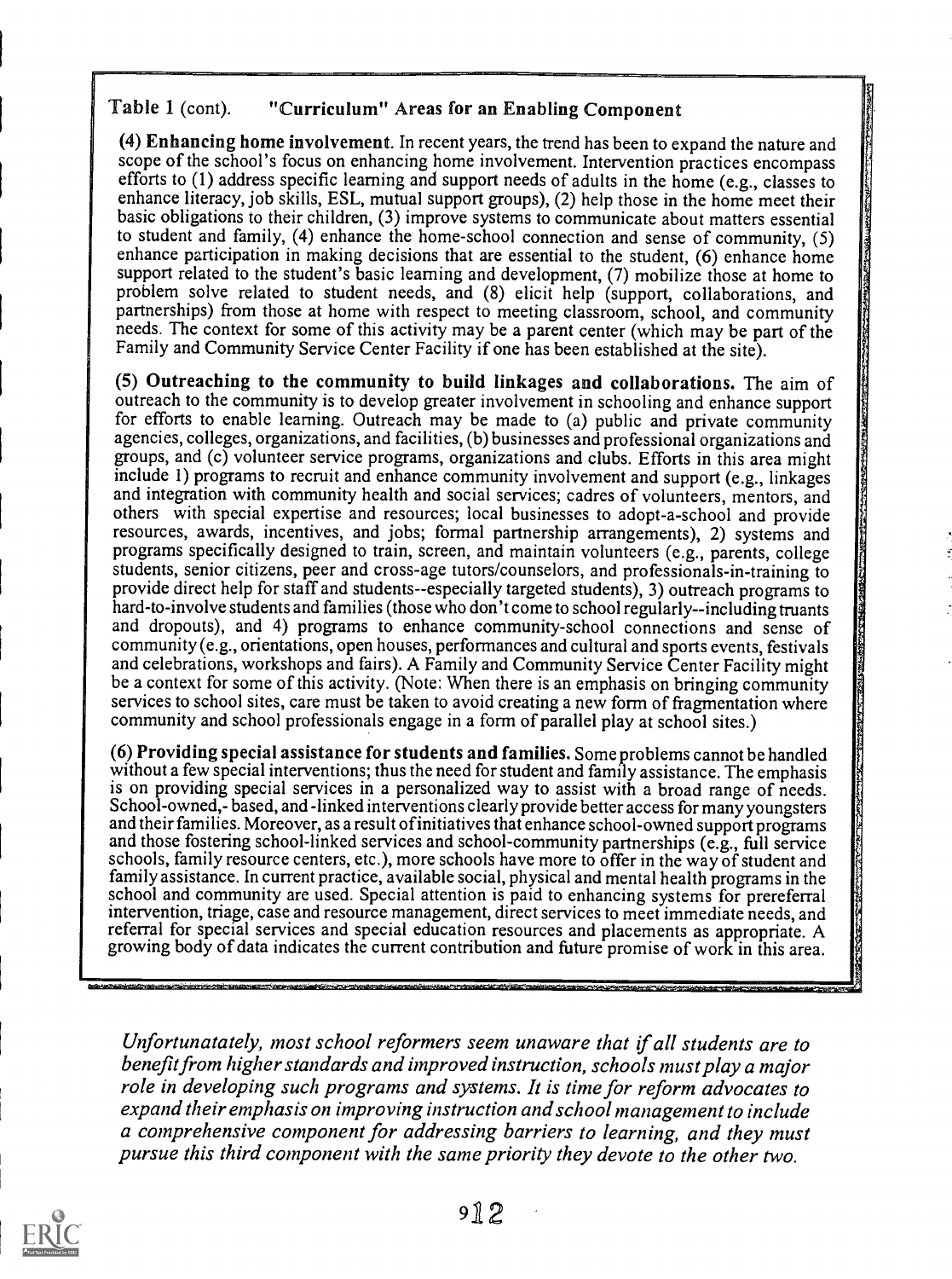#### Some References

- H.S. Adelman & L. Taylor (1997). System reform to address barriers to learning: Beyond school-linked services and full service schools. American Journal of Orthopsychiatry, 67, 408-421.
- H.S. Adelman, L. Taylor, & M.V. Schneider (1999). A School-wide Component to Address Barriers to Learning. Reading & Writing Quarterly, 15, 277-302.
- H.S. Adelman (1996). Restructuring Education Support Services: Toward the Concept of an Enabling Component. Kent, OH: American School Health Association.
- H.S. Adelman & L. Taylor (1997). Restructuring education support services and integrating community resources: Beyond the full service school model. School Psychology Review, 25, 431-445
- L. Taylor & H.S. Adelman (2000). Connecting Schools, Families, and Communities. Professional School Counseling, 3, 298-307.
- H. S. Adelman & L. Taylor (1998). Involving teachers in collaborative efforts to better address barriers to student learning. Special issue of Journal of Preventing School Failure, 42, 55-60
- L. Taylor & H.S. Adelman (1998). A Policy and Practice Framework to Guide School-Community Connections. Rural Special Education Quarterly, 17, 62-70.
- L. Taylor & H.S. Adelman (1999). Personalizing Classroom Instruction to Account for Motivational and Developmental Differences. Reading & Writing Quarterly, 15, 255-276.
- H.S. Adelman, C. Reyna, R. Collins, J. Onghai, & L. Taylor (1999). Fundamental Concerns About Policy for Addressing Barriers to Student Learning. Reading & Writing Quarterly, 15, 327-350.
- L. Taylor, P. Nelson, & H.S. Adelman (1999). Scaling-Up Reforms Across a School District. Reading & Writing Quarterly, 15, 303-326.

Besides the above published articles, the Center has many documents designed to facilitate development of a component for addressing barriers to student learning. These include:

- A Sampling of Outcome Findings from Interventions Relevant to Addressing Barriers to Learning
- Addressing Barriers to Student Learning & Promoting Healthy Development: A Usable Research-Base
- Addressing Barriers to Learning: A Set of Surveys to Map What a School Has and What It Needs
- New Directions in Enhancing Educational Results: Policymakers' Guide to Restructuring Student Support Resources to Address Barriers to Learning
- Getting from Here to There: A Guidebook for the Enabling Component

13

- A Guide to the Enabling Component (one of the New American School Models)
- School-Community Partnerships: A Guide
- Expanding Educational Reform to Address Barriers to Learning: Restructuring Student Support Services and Enhancing School-Community Partnerships
- Pioneer Initiatives to Reform Education Support Programs



10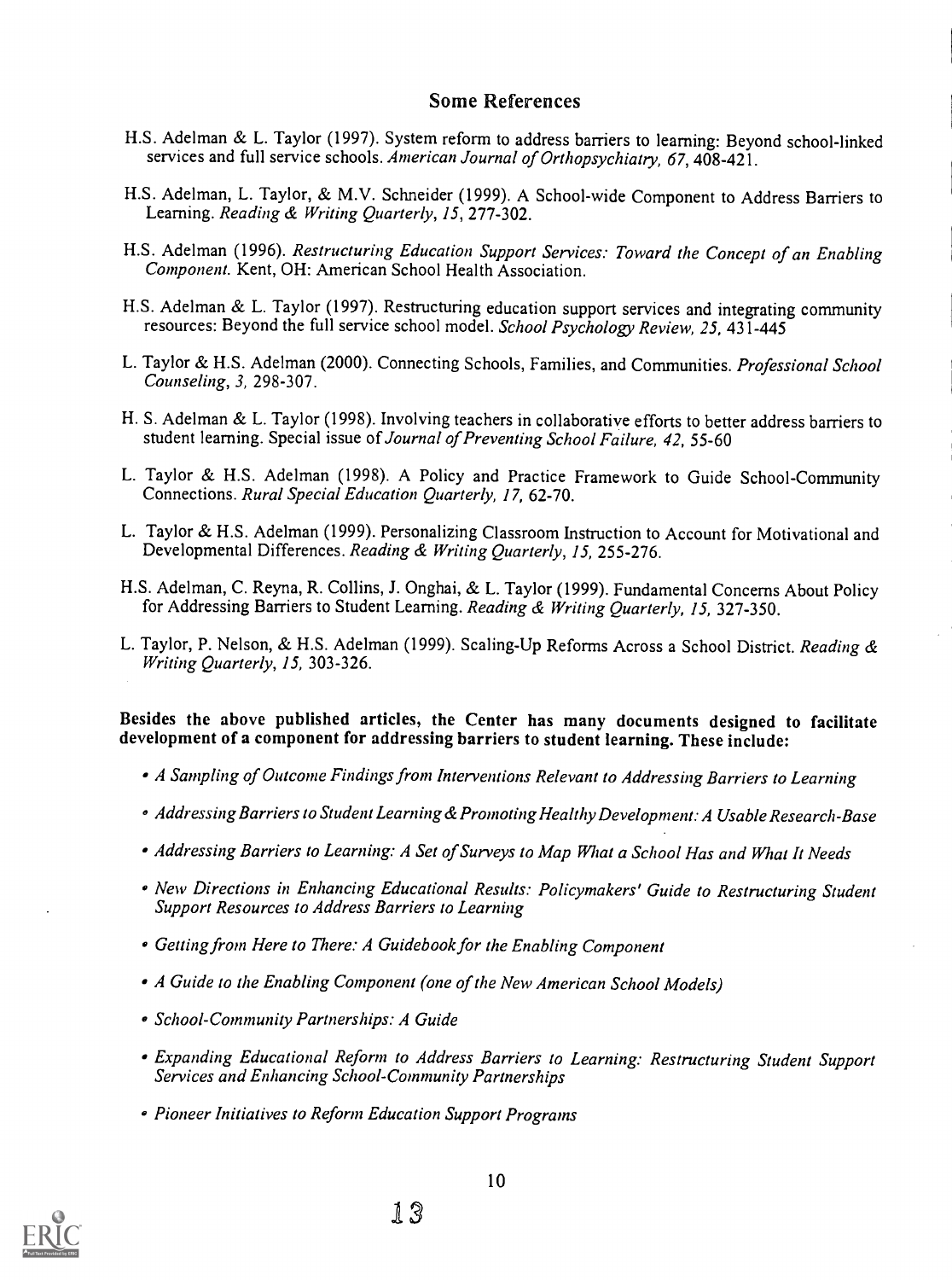- Organization Facilitators: A Change Agent for Systemic School and CommunityChanges
- Resource-Oriented Teams: Key Infrastructure Mechanisms for Enhancing Education Supports
- New Initiatives: Considerations Related to Planning, Implementing, Sustaining, and Going-to-Scale
- Framing New Directions for School Counselors, Psychologists, & Social Workers
- Enhancing Classroom Approaches for Addressing Barriers to Learning: Classroom-Focused Enabling (an inservice curriculum)
- Accompanying Readings & Tools for Enhancing Classroom Approaches for Addressing Barriers to Learning: Classroom-Focused Enabling

### In addition, the Center has a variety of packets covering related matters. For example:

- What Schools Can Do to Welcome and Meet the Needs of All Students and Families
- Volunteers to Help Teachers and School Address Barriers to Learning
- After-School Programs and Addressing Barriers to Learning
- Behavioral Initiatives in Broad Perspective
- Protective Factors (Resiliency)
- Using Technology to Address Barriers to Learning
- Dropout Prevention
- Learning Problems and Learning Disabilities
- Attention Problems: Intervention and Resources
- Conduct and Behavior Problems in School Aged Youth
- Assessing to Address Barriers to Learning
- Cultural Concerns in Addressing Barriers to Learning
- Early Development and Learning from the Perspective of Addressing Barriers

and much more. See list on our website: http://smhp.psych.ucla.edu



 $11 \quad \text{14}$ 

 $\epsilon$  .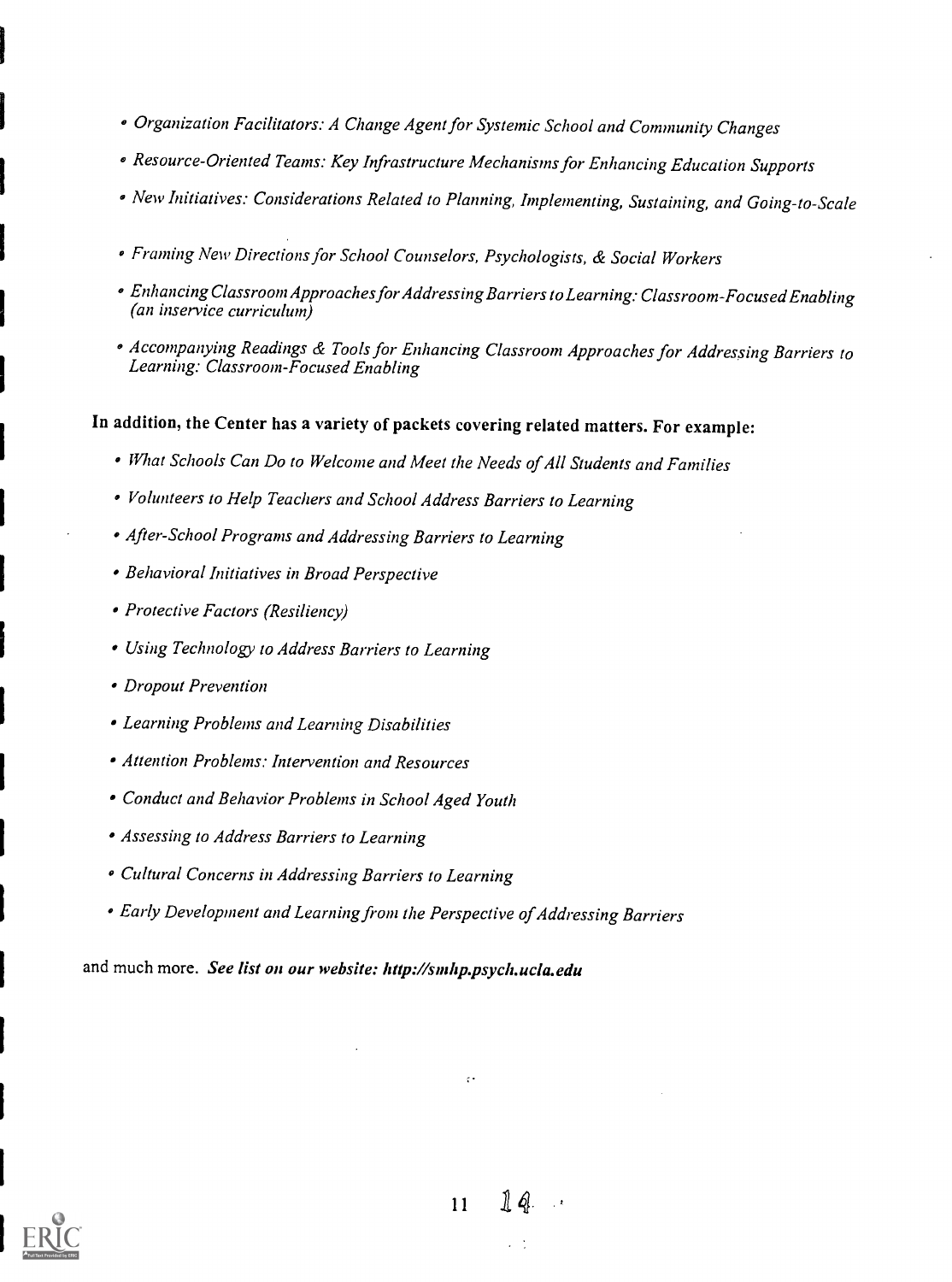Schools, districts, and states across the country are beginning to explore the value of a comprehensive, multifaceted, and integrated approach to addressing barriers to student learning. Examples include:

- Elizabeth Learning Center in the Los Angeles Unified School District. This school is a demonstration site for the New American Schools' Urban Learning Center model. That model has adopted a three component approach to school reform. The component for addressing barriers to student learning is called Learning Supports. Our Center continues to work with Elizabeth Learning Center as they move forward. Because the Urban Learning Center model is listed in legislation as one of the Comprehensive School Reform models, the concept of a Learning Supports Component is being adopted currently in various locales (e.g., California's Compton School District, several schools in Utah).
- State of Hawai'i. The entire state has adopted and has begun to implement the framework. They call their component for addressing barriers a Comprehensive Student Support System. Our Center continues to work with the State as the work progresses.
- State of Washington. The state's Office of Public Instruction has been encouraging schools to adopt a component for addressing barriers to learning. They call it a component for a Supportive Learning Environment. Our Center continues to work with vanous groups across the state.
- State of California. As their approach to these concerns, the state Dept. of Education has adopted what they have dubbed a Learning Supports Component.
- Los Angeles Unified School District. The schools in the district have made a commitment to establishing more comprehensive, multifaceted, and integrated approaches to addressing barriers to learning. In doing so, they continue to explore how to develop a Learning Supports Component for schools.
- Detroit Public Schools. Based on the frameworks described in this document, the district has pursued development of Resource Coordinating Teams at every school to establish a component that encompasses the six areas we call an enabling component.
- Wilder Foundation's Achievement Plus Schools in St. Paul, MN. The foundation in partnership with the St. Paul School District is developing a school reform model at three sites. Based on our frameworks, they have adopted the enabling component as their approach to addressing barriers to learning.
- Safe Schools/Healthy Students initiative. Around the country, several of these federally-funded projects have used the enabling component framework in establishing their programs. Currently, we are working with the technical assistance center for the initiative (the Action Center in VA) to help other sites understand how to use a component for addressing barriers to learning as an umbrella for sustaining and evolving the work they have begun.

Several state education agencies have taken note of the concept of an enabling component for addressing barriers to learning, and we are interfacing with them as they explore their next steps. These include Wisconsin, Alaska, New York, and Maryland.

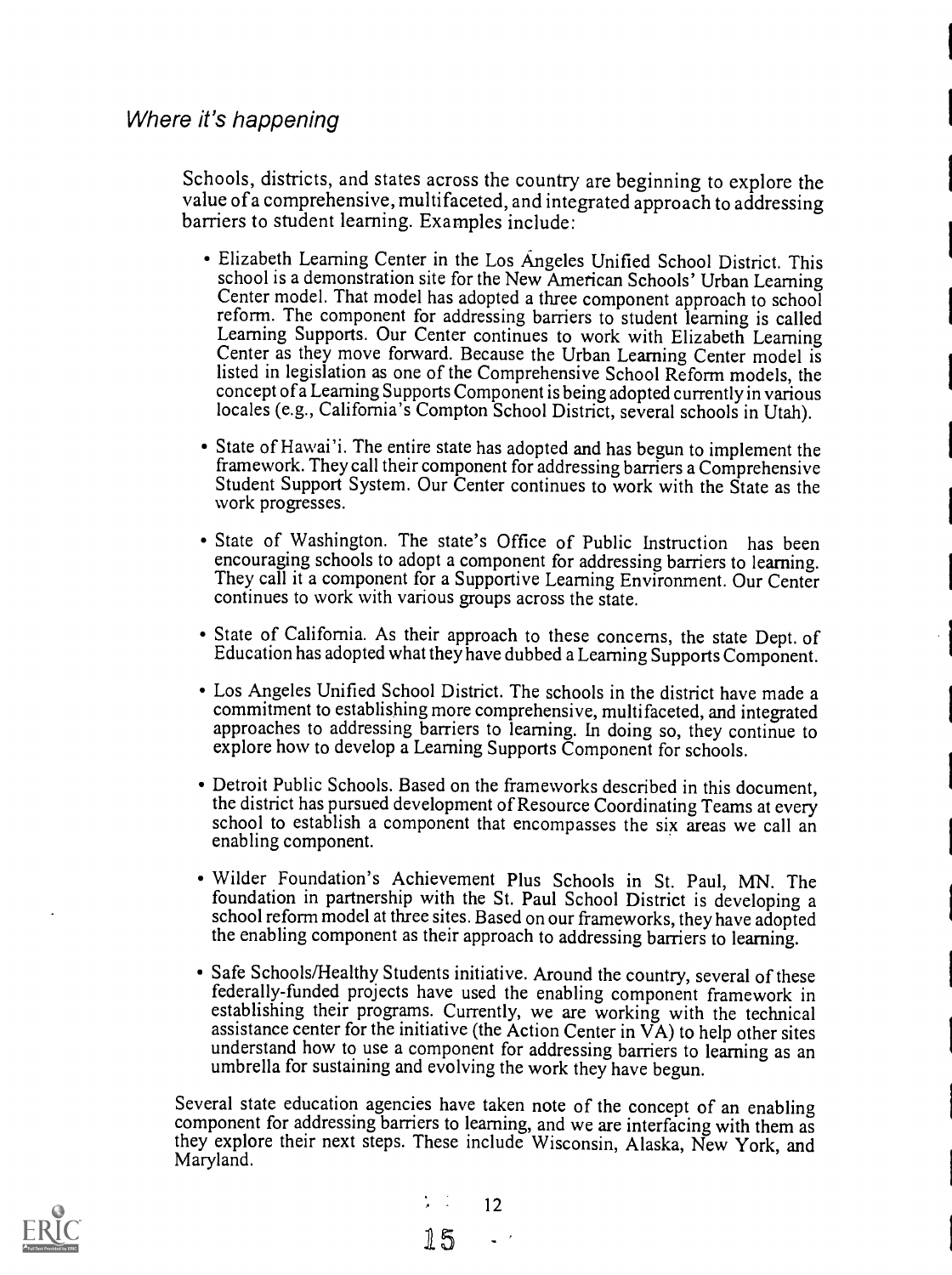

UUIIUI I<br>EENTER FOR MENTAL HEALTH IN SCHOOLS, UCLA<br>AARLLAN

### Reports and Briefs Related to System Restructuring to Address Barriers to Learning

One facet of the Center's work involves development of reports and briefs. One subgroup of these is being developed in response to requests for concise overviews that can catch the attention of various stakeholders (e.g., administrators, policy makers, parents, teachers, community partners, support service personnel). In creating systemic change, multiple audiences need concise and cohesive information ranging from "big picture" overviews to step-by-step guides. The information and its effective communication are basic to "social marketing" related to systemic change.

Each document cited below is designed to stand alone; together they constitute a series of complementary works relevant to system restructuring for addressing barriers to student learning and promoting healthy development. They range from presentations of vision and overview to discussions of how to get there from here (how to steps and tasks). All are downloadable from our website: http://smhp.psych.ucla.edu or can be ordered for the cost of copying and handling. Major guidebooks related to these matters also are available.

#### Overview/Vision/Research Base

Expanding Educational Reform to Address Barriers to Learning: Restructuring Student Support Services and Enhancing School-Community Partnerships

Addressing Barriers to Student Learning & Promoting Healthy Development: A Usable Research-Base

#### Policy Direction & Commitment

Addressing Barriers to Student Learning: Closing Gaps in School/Community Policy and Practice

The Policy Problem and a Resolution to Guide Organizations Working toward Policy Cohesion

Restructuring Boards of Education to Enhance Schools' Effectiveness in Addressing Barriers to Student Learning

Pioneer Initiatives to Reform Education Support Programs: Report/Separate Executive Summary

#### Building and Sustaining Local Capacity

Resource-Oriented Teams: Key Infrastructure Mechanisms for Enhancing Education Supports

Organization Facilitators: A Change Agent for Systemic School and Community Changes

Financing Mental Health for Children & Adolescents: Brief and Fact Sheet

New Initiatives: Considerations Related to Planning, Implementing, Sustaining, and Going-to-Scale

### New Professional Roles and Functions

Framing New Directions for School Counselors, Psychologists, & Social Workers

The Center is co-directed by Howard Adelman and Linda Taylor and operates under the auspices of the School Mental Health Project, Dept. of Psychology, UCLA.

Write: Center for Mental Health in Schools, Box 951563, Los Angeles, CA 90095- 1563<br>Phone: (310) 825-3634 | Fax: (310) 206-8716 | F-mail: smhn@ucla edu | Matemal and Child Health Bureau Phone: (310) 825-3634 | Fax: (310) 206-8716 | E-mail: smhp@ucla.edu | Website: http://smhp.psych.ucla.edu







Support comes in part from the Office of Adolescent Health, Maternal and Child Health Bureau (Title V, Social Security Act), Health Resources and Services Administration (Project #U93 MC 00175) with co-funding from the Center for Mental Health Services, Substance Abuse and Mental Health

Services Administration. Both are agencies of the U.S. Department of Health and Human Services.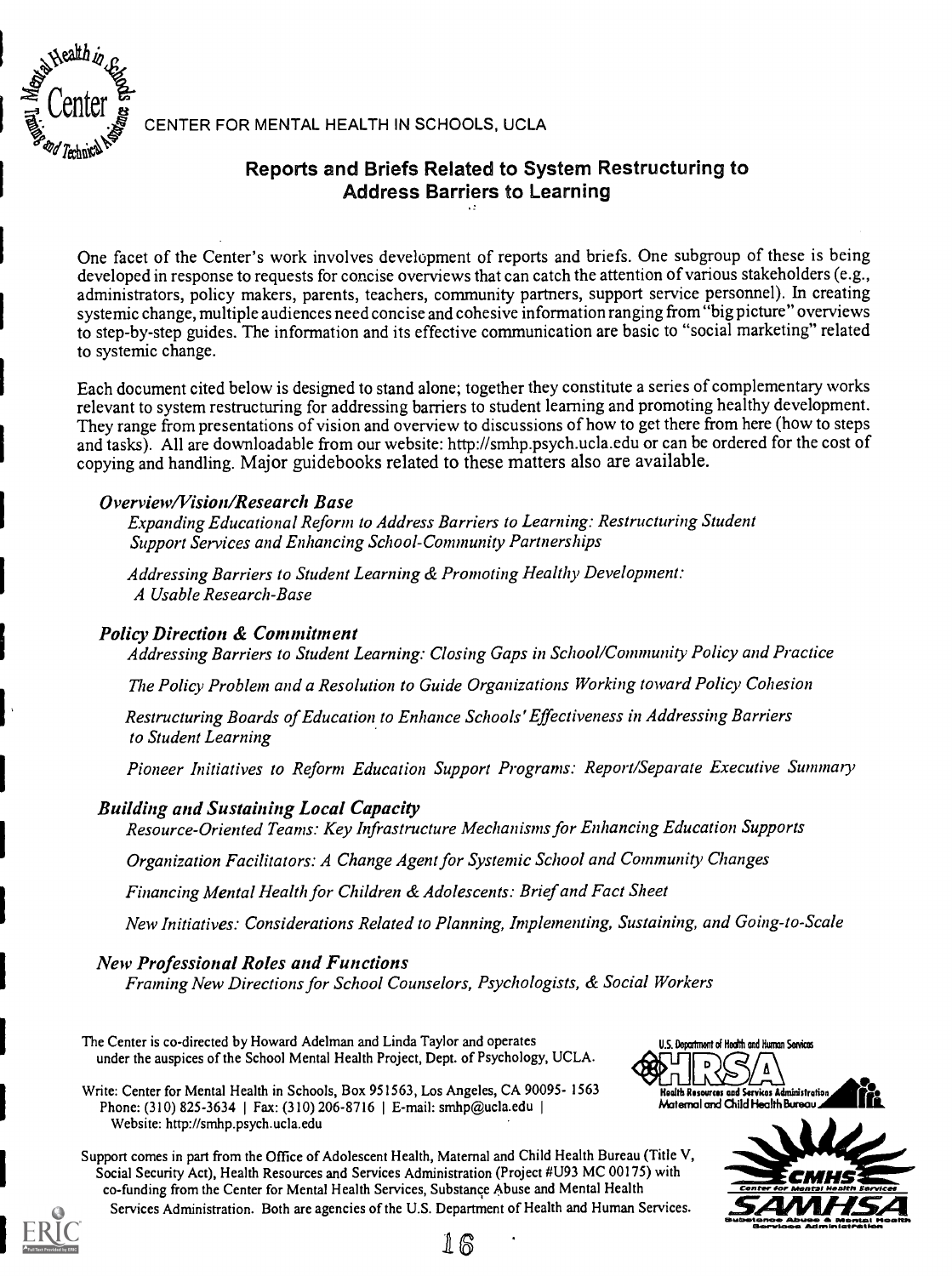# We hope you found this to be a useful resource. There's more where this came from!

This packet has been specially prepared by our Clearinghouse. Other Introductory Packets and materials are available. Resources in the Clearinghouse are organized around the following categories.

## Systemic Concerns

- Policy issues related to mental health in schools
- Mechanisms and procedures for
	- program/service coordination
	- Collaborative Teams
	- School-community service linkages
	- Cross disciplinary training and interprofessional education
- Comprehensive, integrated programmatic approaches (as contrasted with fragmented, categorical, specialist oriented services)
- Issues related to working in rural, urban, and suburban areas
- Restructuring school support service
	- Systemic change strategies
	- Involving stakeholders in decisions
	- Staffing patterns
	- Financing
	- Evaluation, Quality Assurance
	- Legal Issues
- Professional standards

# Programs and Process Concerns

- Clustering activities into a cohesive, programmatic approach
	- Support for transitions
	- Mental health education to enhance healthy development & prevent problems
	- Parent/home involvement
	- Enhancing classrooms to reduce referrals (including prereferral interventions)
	- Use of volunteers/trainees
	- Outreach to community
	- Crisis response
	- Crisis and violence prevention (including safe schools)
- Staff capacity building & support
	- Cultural competence
	- Minimizing burnout
- Interventions for student and family assistance
	- Screening/Assessment
	- Enhancing triage & ref. processes
	- Least Intervention Needed
	- Short-term student counseling
	- Family counseling and support
	- Case monitoring/management
	- Confidentiality
	- Record keeping and reporting
	- School-based Clinics

# Psychosocial Problems

- 
- 
- 
- Dropout prevention Neglect
- 
- School adjustment (including newcomer acculturation)
- Drug/alcoh. abuse Pregnancy prevention/support
- Depression/suicide Eating problems (anorexia, bulim.)
	- **Physical/Sexual Abuse**
	-
- Gangs Gender and sexuality
- 
- Self-esteem
- Relationship problems

#### Anxiety

**•** Disabilities

#### • Reactions to chronic illness

**Examing, attention & behavior problems**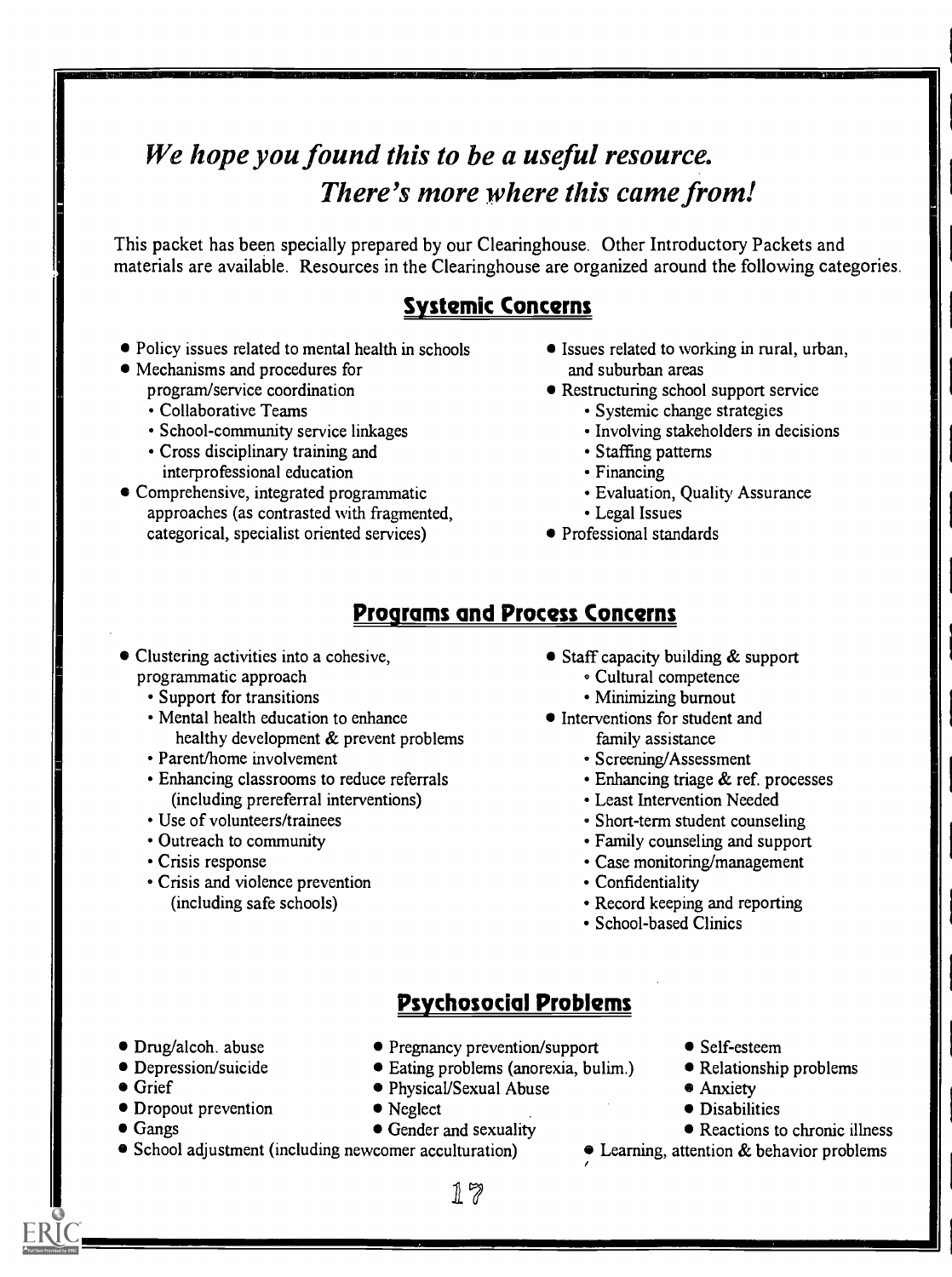

 $\sum_{i=1}^{\infty}$  Center  $\sum_{i=1}^{\infty}$  The Center for Mental Health in Schools operates under the  $\frac{d}{d\theta}$  auspices of the School Mental Health Project at UCLA.\* It is one of two national centers concerned with mental health in schools that are funded in part by the U.S. Department of Health and Human Services, Office of Adolescent Health, Maternal and Child Health Bureau, Health Resources and Services Administration -- with co-funding from the Center for Mental Health Services, Substance Abuse and Mental Health Services Administration (Project #U93 MC 00175).

> The UCLA Center approaches mental health and psychosocial concerns from the broad perspective of addressing barriers to learning and promoting healthy development. In particular, it focuses on comprehensive, multifaceted models and practices to deal with the many external and internal barriers that interfere with development, learning, and teaching. Specific attention is given policies and strategies that can counter marginalization and fragmentation of essential interventions and enhance collaboration between school and community programs. In this respect, a major emphasis is on enhancing the interface between efforts to address barriers to learning and prevailing approaches to school and community reforms.





\*Co-directors: Howard Adelman and Linda Taylor. Address: Box 951563, UCLA, Dept. of Psychology, Los Angeles, CA 90095-1563.<br>Phone: (310) 825-3634 FAX: (310) 206-8716 E-mail: smhp@ucia.edu Website: http://smhp.psych.ucla.edu

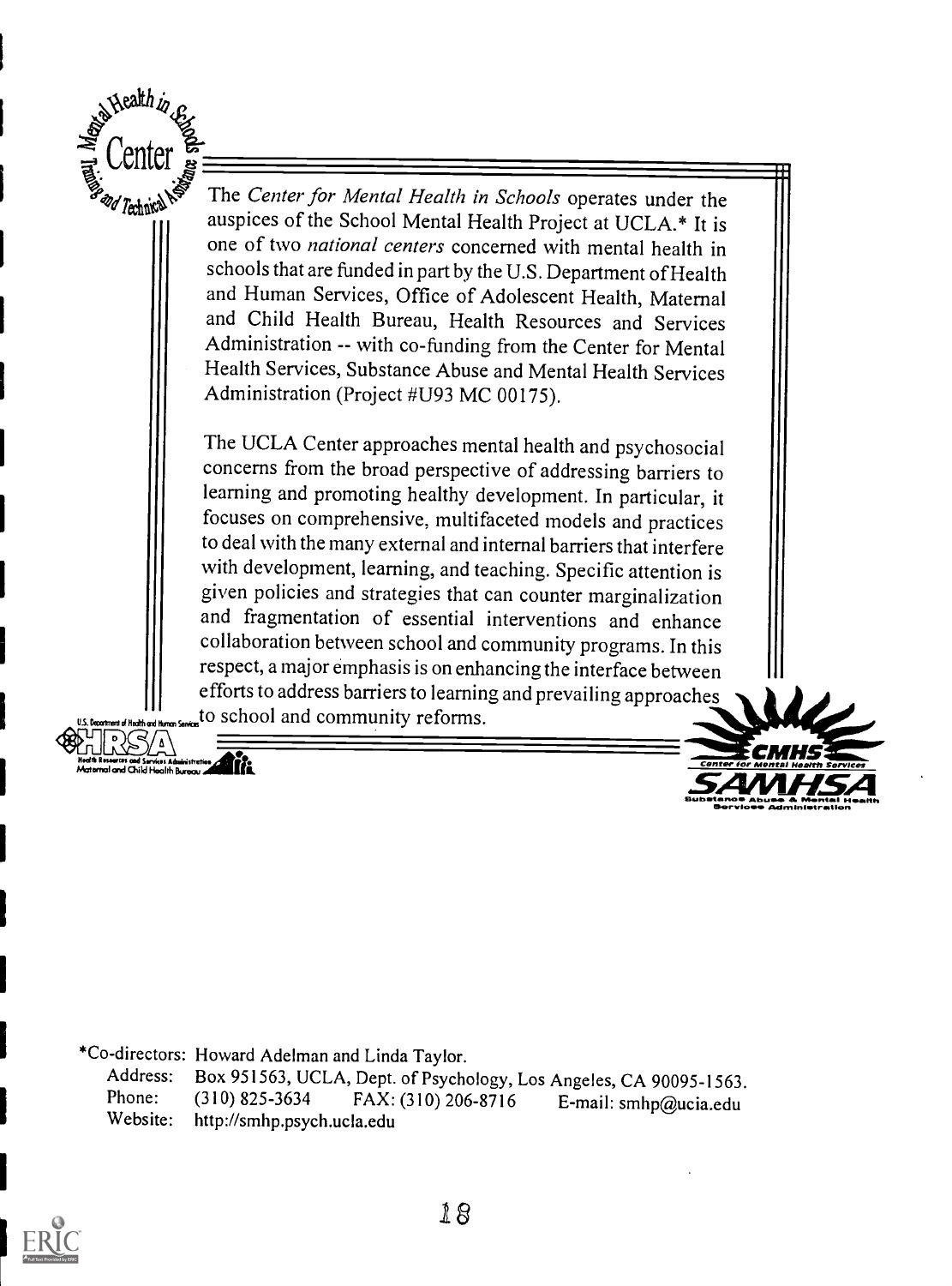Need Resource Materials Fast?





# Check out our Quick Finds !!!!



Stop on by for a visit at http://smhp.psych.ucla.edu

Just click SEARCH from our home page and you are on your way!!



You can:

**EST QUICK FIND:** To quickly find information on Center topics

**REARCH OUR WEB SITE:** For information available on our web pages.

as SEARCH OUR DATABASES: For resource materials developed by our Center, clearinghouse document summaries, listings of cadre members, organizations and internet sites.

Quick Find Responses include:

- **Center Developed Resources and Tools**
- **The Relevant Publications on the Internet**
- **■** Selected Materials from Our Clearinghouse
- me- A whole lot more, and if we don't have it we can find it !!!! We keep adding to and improving the center - So keep in contact!